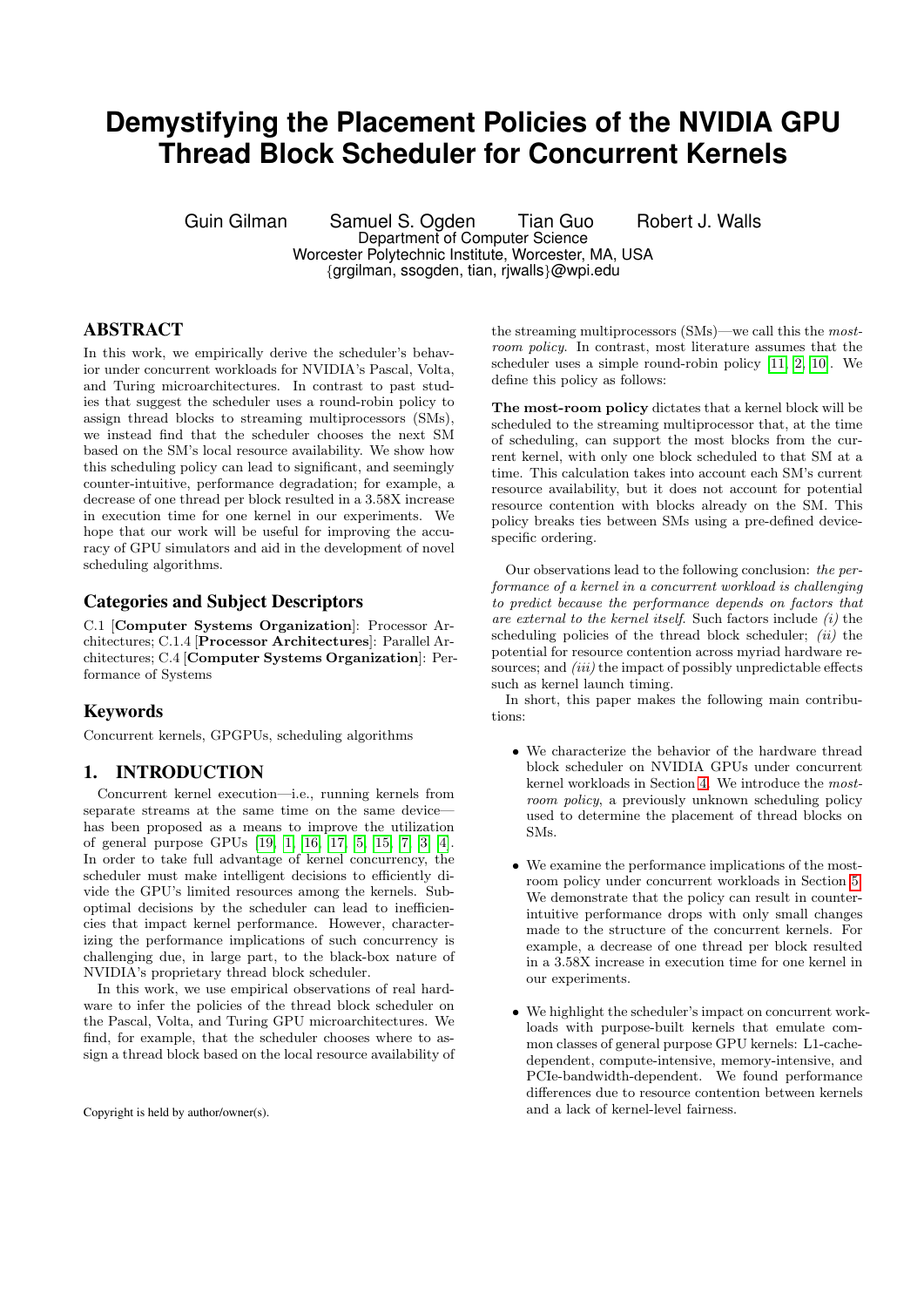## 2. CUDA PROGRAMMING MODEL

CUDA is a programming model for GPU computing on NVIDIA devices. We provide a brief overview of the terminology and workflow of the CUDA programming model and NVIDIA GPUs. We focus our discussion on GPUs from the recent Pascal, Volta, and Turing microarchitectures; the first devices based on these architectures were released in 2016, 2017, and 2018 respectively. We focus only on the details that are necessary to understand the behavior of the thread block scheduler under concurrent workloads.

Kernels and Thread Blocks. The code executed by the GPU is known as a kernel. Kernels consist of independent groups of threads, known as thread blocks, which execute in parallel. The code of each block is identical, but each block operates on a different subset of data. These thread blocks make up a logical array called a *grid*. Both blocks and grids can be defined in up to three dimensions.

Streams. A *stream* is a sequence of commands which must be executed in issue-order on the GPU; more than one stream can exist at a time, and operations across streams are asynchronous and independent. In a system with a discrete GPU, where the GPU is a separate device from the CPU and connected by a link such as PCIe, the kernel and any data it operates on must be transferred to the GPU using streams. Two kinds of commands can be issued to a stream by a CUDA program: a data transfer command, which causes data to be migrated between the GPU and CPU over the PCIe link; and a kernel dispatch command, which causes a kernel to be transferred to and executed on the GPU.

Streaming Multiprocessors. The GPU executes a kernel by scheduling the thread blocks to hardware units of computation known as streaming multiprocessors (SMs). An SM has a fixed set of resources and resource limits, such as threads, shared memory, and registers. During execution, blocks are scheduled under the constraint that the total resource requirements of the resident blocks on the SM cannot exceed any one of the SM's resources.

Concurrent Kernel Execution. Broadly, concurrent kernel execution is the act of running kernels from separate streams at the same time on the same GPU. Note that kernel concurrency is only possible for kernels from the same CUDA context, which is analogous to a CPU process, and contains all resources and actions performed within the CUDA driver API.

Thread Block Scheduler. The thread block scheduler is responsible for assigning thread blocks to SMs to be executed. A new block is assigned as soon as the resources become available on some SM [10, 2]. Thus, the thread block scheduler must be aware of the remaining resources of each SM. Once a thread block has been assigned to an SM, groups of 32 threads called warps are scheduled to the SM's execution cores by the SM's own warp scheduler.

## 3. METHODOLOGY

We selected three GPUs which are representative of NVID-IA's three recent microarchitectures: Pascal, Volta, and Turing. These three GPUs represent a range of use cases; the Pascal GPU is found in laptops, the Volta GPU is used in cloud computing servers, and the Turing GPU is a high-end desktop GPU. All three are discrete GPUs. We ran a similar set of experiments on all three devices, with adjustments to tailor the workload to the specific hardware capabilities



Figure 1: Concurrent workload experimental setup for the Turing architecture. This example uses threads as the limiting resource.

and resource limits of the GPU under observation. See Appendix B for a summary of each device's architectural details.

We identified individual streaming multiprocessors (SMs) using the smid register, which returns a unique value for each SM. We differentiated thread blocks by their blockIdx values, a predefined tuple of identifiers for each thread block. We use SM0 to denote the SM with id 0, and B0 to denote the block of a kernel B with a blockIdx.x value of 0. Our experiments in this work fall into two categories: deriving the scheduler's policy and characterizing the performance impact of the derived policy.

## 3.1 Deriving the Most-Room Policy

The results presented in Section 4 are based on the following empirical methodology.

To derive the most-room scheduling policy of the thread block scheduler, we used a basic workload structure consisting of two kernels, X and Y, for our experiments, where each kernel was launched on a separate CUDA stream. In all cases, Kernel X was launched first and followed later by Kernel Y.

The kernels consisted of code that used the globaltimer register to spin each block for a number of seconds proportional to the id of the assigned SM. In particular, this difference in block execution time guaranteed that the blocks for Kernel X would finish executing in the order in which they were assigned. Further, the timing guaranteed that Kernel Y's blocks were scheduled after the first block of Kernel X finished executing, but before any of Kernel X's other blocks had finished. In other words, at the moment Kernel Y was launched, SM0 was empty while SMs  $1-n$  each contained exactly one of Kernel X's blocks. Kernel X consisted of a set of  $n$  blocks (where  $n$  was the number of SMs on the GPU), while Kernel Y had three thread blocks, so all of the SMs contained one block of Kernel X except the empty one. The number of threads per block and the execution times of these kernels were configured such that the placement of the blocks from Kernel Y allowed us to derive the scheduler's policy.

#### 3.2 Measuring Workload Performance

The results presented in Section 5 are based on the following empirical methodology.

To investigate the performance implications of the mostroom policy, we designed a set of concurrent workloads with kernels whose block dimensions made their block placement sensitive to the most-room policy. We wrote these workloads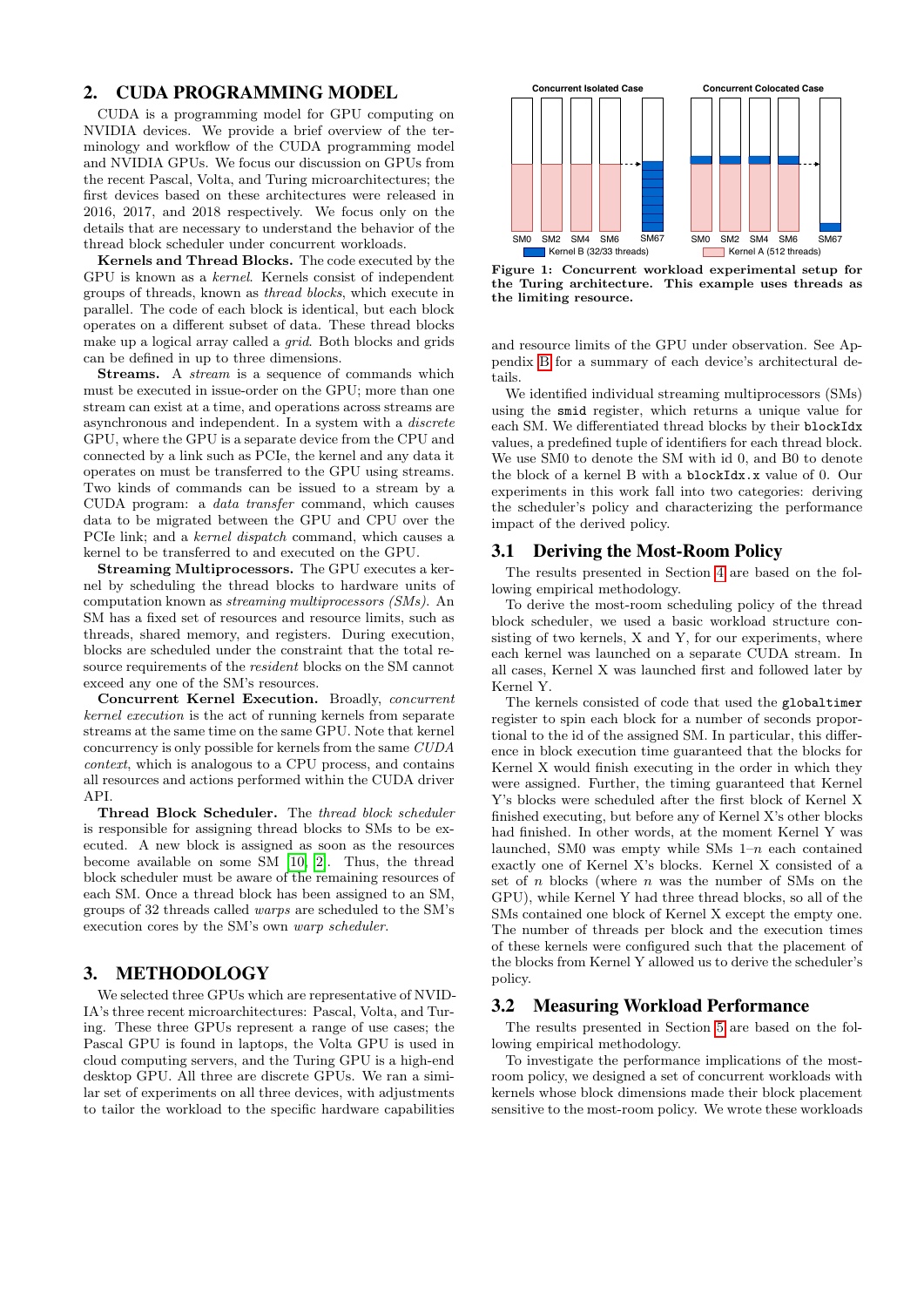

Figure 2: Illustration of the experiment demonstrating the scheduler's most-room policy on the Pascal GPU. Here, SMs 2-4 were omitted for space, as they each contained only blocks of Kernel X.

instead of running kernels from an existing benchmark suite (e.g., Rodinia [6]) in order to have more control over the scheduling outcome and the particular resource under contention. We used the execution time of the individual kernels as the performance metric, measured with NVIDIA's kernel profiling tool nvprof [12]. We used four different classes of purpose-built kernels: L1-cache-dependent, compute-intensive, memory-intensive, and PCIe-transfer-dependent.

All of the performance experiments followed the same basic structure, an example of which is illustrated in Figure 1. First, each experiment consisted of two kernels from separate applications, termed Kernel A and Kernel B. Note that these kernels were distinct from the Kernels X and Y described in Section 3.1. Kernel A was launched first, with  $n-1$  blocks, where n was the number of SMs on the GPU. This guaranteed that all  $n-1$  blocks were scheduled to a separate SM, leaving one empty SM remaining.

We varied the number and specific resource requirements of Kernel B's blocks, such that the scheduler assigned all of B's blocks to the empty SM in some experimental runs, and in other runs colocated B's blocks with Kernel A's blocks. We refer to these scenarios as the concurrent-isolated case and the concurrent-colocated case, respectively, and illustrate both in Figure 1. As a baseline, we also ran each kernel serially (i.e., without concurrency); we refer to this as the serial case. Note that in the serial case experiments, the blocks of Kernel B were scheduled to separate SMs.

#### 4. THE MOST-ROOM POLICY

Understanding the thread block scheduler requires answering the following questions. First, when does the scheduler choose to schedule another block? Second, which block does the scheduler choose? And third, where will that block be placed? It has been shown in previous work that the scheduler chooses when and which block using a leftover policy (see Section 6). However, in contrast to previous studies, we find that the scheduler chooses where to place a block based on the SMs' local resource availability; we call this behavior the most-room policy. Due to the black-box nature of the NVIDIA hardware, we draw our conclusions from empirical observations of the scheduler.

#### 4.1 A Demonstrative Experiment

We illustrate the most-room policy with the following experiment run on the Pascal GPU and depicted in Figure 2. For this experiment, we used a workload consisting of two kernels, A and B, which were launched in that order. Kernel X was composed of five blocks, as the Pascal GPU had five SMs, with 256 threads in each block. Block X0 (assigned to

SM0 by the scheduler) always finished executing first, while block X4 (assigned to SM4) finished executing last. Kernel Y was composed of three blocks, each of 160 threads.

If the scheduler followed a pure round-robin policy, as is widely believed to be the case [11, 2, 10], then we would expect that blocks Y0, Y1, and Y2 would be placed on SM0, SM1, and SM2 respectively. Instead, the scheduler placed two blocks on SM0 and one block on SM1—a decision which, as we argue below, was based on each SMs' local resource availability.

Let us first consider why Y0 was scheduled to SM0. At the time of the decision, SM0 was empty and thus could support the maximum of 2048 threads, meaning that it had room for up to 12 blocks of Kernel Y. The other four SMs, having one block of Kernel X already resident, had only 1792 threads available and thus only had room for 11 blocks of Kernel Y.

The second block of Kernel Y was also scheduled to SM0, resulting in Y0 and Y1 executing on the same SM. With Y0 already executing, SM0 had 1888 threads available and could then fit only 11 blocks of Kernel Y. As all of the SMs could fit 11 blocks of Kernel Y, the first SM was chosen (SM0) per the tie-breaking ordering.

Finally, the third block of Kernel Y was scheduled to SM1. At the time of the decision, SM0 was executing two blocks of Kernel Y, and thus had 1728 threads available. As SM0 could fit only 10 blocks of Kernel Y, the scheduler chose the first SM out of the remaining four that could fit 11 blocks each (SM1).

This behavior, where the scheduler places the next block onto the SM which can host the largest number of blocks of the current kernel, is what we term the most-room policy. We discuss the finer details of this policy below.

## 4.2 SM Resource Limits

Determining which SM has the most room is dependent on a number of factors, and we find that it is specific to the moment in time when the block is being scheduled and is therefore re-evaluated for each block. As discussed previously, blocks require a number of computational resources which the SM provides, including shared memory, threads, and registers. If a block requires more of any one of these resources than an SM has available, it cannot be assigned to that SM. Thus, the first resource to run out when assigning blocks of that kernel to SMs becomes the limiting resource.

For the previous experiment, threads were the limiting factor, but we have also identified shared memory, the hardware limits on blocks per SM, and warps per SM as limiting factors. However, we cannot be certain that we have identified all limiting factors given the black-box nature of the scheduler.

We ran a modified version of the experiment discussed above, where Kernel X consisted of five blocks with 1024 threads per block and Kernel Y consisted of three blocks with 32 threads per block. This meant that the limiting factor was the number of blocks allowed per SM, since 1024 free threads is enough room for up to 32 blocks of Kernel Y. On the Pascal GPU, this limit of blocks per SM was 32. In this experiment, the first two blocks of Kernel Y were assigned to SM0, and the last was assigned to SM1. This result is consistent with the most-room policy: at the time block Y0 was scheduled, SMs 1–4 had room for 31 blocks of Kernel Y (already having one block of Kernel X each),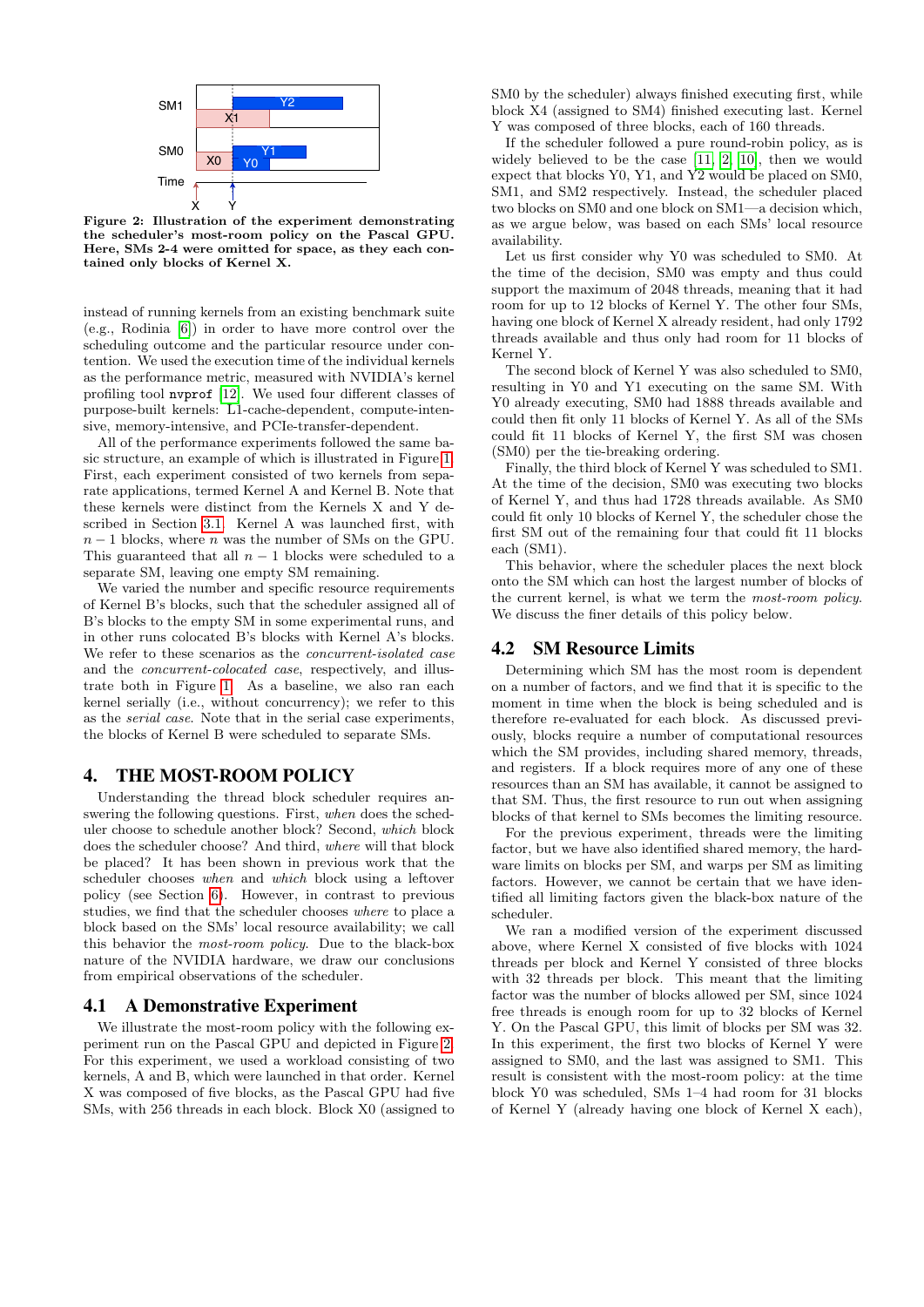so SM0 was chosen because it was empty and had room for up to 32 blocks of Kernel Y. Then, as all the SMs were tied with space for 31 blocks, Y1 and Y2 were placed on the first two SMs respectively.

When we increased the number of threads per block in Kernel Y to 33, but left Kernel X the same, all three blocks of Kernel Y were placed on SM0. The limiting factor had become the number of warps per SM instead of the maximum number of blocks per SM. On the Pascal GPU, each SM can have up to 64 warps scheduled, and the blocks of Kernel Y at the size of 33 threads now required two warps instead of one. The SMs running one block of Kernel X already had 32 active warps, and could thus fit only 16 blocks of Kernel Y.

## 4.3 Tie-Breaking

The scheduler appears to use a per-device fixed ordering to break the ties between SMs, always picking the first SM that appears in that ordering. In our experiments with the Pascal GPU, for instance, we observed that when SM0 was empty, the scheduler always chose to place the next block on SM0, no matter which other SMs were also empty.

However, this tie-breaking ordering is not as simple as choosing the SM in ascending order of id number, as the previous observation might suggest. For instance, on the Pascal GPU, the ordering was a simple ascending order: 0, 1, 2, 3, 4. On the Turing GPU, however, the order can be best summarized as an evens-then-odds ordering: 0, 2, 4, 6, ..., 66, 1, 3, 5, 7, ..., 67. While the orderings were different among the different GPUs, none of the GPUs' thread block schedulers ever deviated from their respective orderings when breaking ties between blocks in our experiments.

We suspect the ordering depends in part on the grouping of SMs into Texture Processing Clusters (TPCs) and TPCs into Graphics Processing Clusters (GPCs). On the Turing GPU, for example, there was a total of six GPCs, with two SMs per TPC and 5-6 TPCs per GPC. We used the methodology of Pai [14] to determine which SMs belonged to which GPC, and found that the even-then-odds ordering caused blocks to be spread across GPCs and TPCs. This behavior may be intended to be a form of load balancing.

## 4.4 Further Details

The most-room policy is often indistinguishable from roundrobin in the case of a single kernel. This is because blocks of the same kernel are of equal dimensions and typically there is little divergence in the executed instructions of the blocks, so the resources available on each SM will remain mostly identical when a single kernel is executing. We posit this as a reason for the frequent use of round-robin as a description of the scheduler's placement policy.

Additionally, we found no evidence that the shape of the block or grid influences the scheduler's decision. For example, a  $32x2$  thread block was indistinguishable from a  $64x1$ thread block from the perspective of the scheduler.

Finally, the most-room policy has performance implications for concurrent kernels, including performance drops that are difficult to understand without knowledge of the scheduler's most-room policy. The results from concurrent kernel execution can seem counter-intuitive at first glance without knowledge of the most-room policy. We explore these issues in the next section.

# 5. PERFORMANCE IMPLICATIONS OF THE MOST-ROOM POLICY

In this section, we highlight the impact of the scheduler and its most-room policy on concurrent kernels. We empirically show how minute variations in the structure of the kernel's blocks cause the scheduler to make different placement decisions that result in large variations of kernel performance. While the observations given below apply to all three GPUs used in this study, this section only presents the empirical results for the Turing GPU; the results for the Pascal and Volta GPUs can be found in Appendix B. See Appendix A for the kernel implementation details.

## 5.1 A Demonstrative Experiment

Consider the basic experimental structure that we used for the Turing GPU. The two kernels A and B were each launched on two different CUDA streams. Kernel A had 67 blocks of 512 threads and it was launched first, guaranteeing that all 67 blocks would be scheduled to a separate SM (SMs 0-66), with SM67 left empty. Kernel B had two versions: one with 8 blocks of 32 threads, and one with 8 blocks of 33 threads. The version with 33 threads was the concurrent-isolated case. The limiting agent for Kernel B was the number of threads, so all of the 8 blocks of Kernel B were scheduled to the empty SM67. The version with 32 threads was the concurrent-colocated case; the limiting agent for Kernel B was the hardware limit on the number of blocks per SM, so the first of Kernel B's blocks was placed on the empty SM67. The rest were placed according to the tiebreaking ordering (see Section 4.3), with one per SM. This resulted in one block of Kernel A and one block of Kernel B on SMs 0, 2, 4, 6, 8, 10, and 12.

As described above, the only difference between the concurrent-isolated and concurrent-colocated cases is that the Kernel B uses 33 threads per block in the concurrent-isolated case and 32 threads per block in the concurrent-colocated case. This minor difference in threads per block had a negligible impact on runtime (in the serial case), but triggered different scheduling decisions.

# 5.2 L1-Cache-Dependent Kernels

As all blocks on an SM share the same L1 cache, the performance of L1-cache-dependent kernels depends primarily on the amount of cache contention [19] (i.e., L1-cachedependent kernels perform better when the cache is available for their exclusive use).

As summarized in Table 1, the execution time of both kernels in the concurrent-isolated case mirrored that of the baseline (i.e., the serial case). In other words, when the scheduler placed all of Kernel B's blocks on a separate SM from Kernel A's blocks, both kernels executed with the same performance as if they each had a dedicated GPU. However, when blocks from both kernels were scheduled to the same SM (i.e., the concurrent-colocated case), there was a 1.24X increase in execution time for Kernel A and a 1.33X increase for B.

We attribute this loss of performance to increased cache contention caused by the scheduler's decision to co-locate blocks from Kernels A and B. In particular, the most-room policy does not account for interactions between separate kernels. In the concurrent-isolated case, there was no increase in execution time, as the kernels were executing on separate SMs and each SM had a separate L1 cache—there-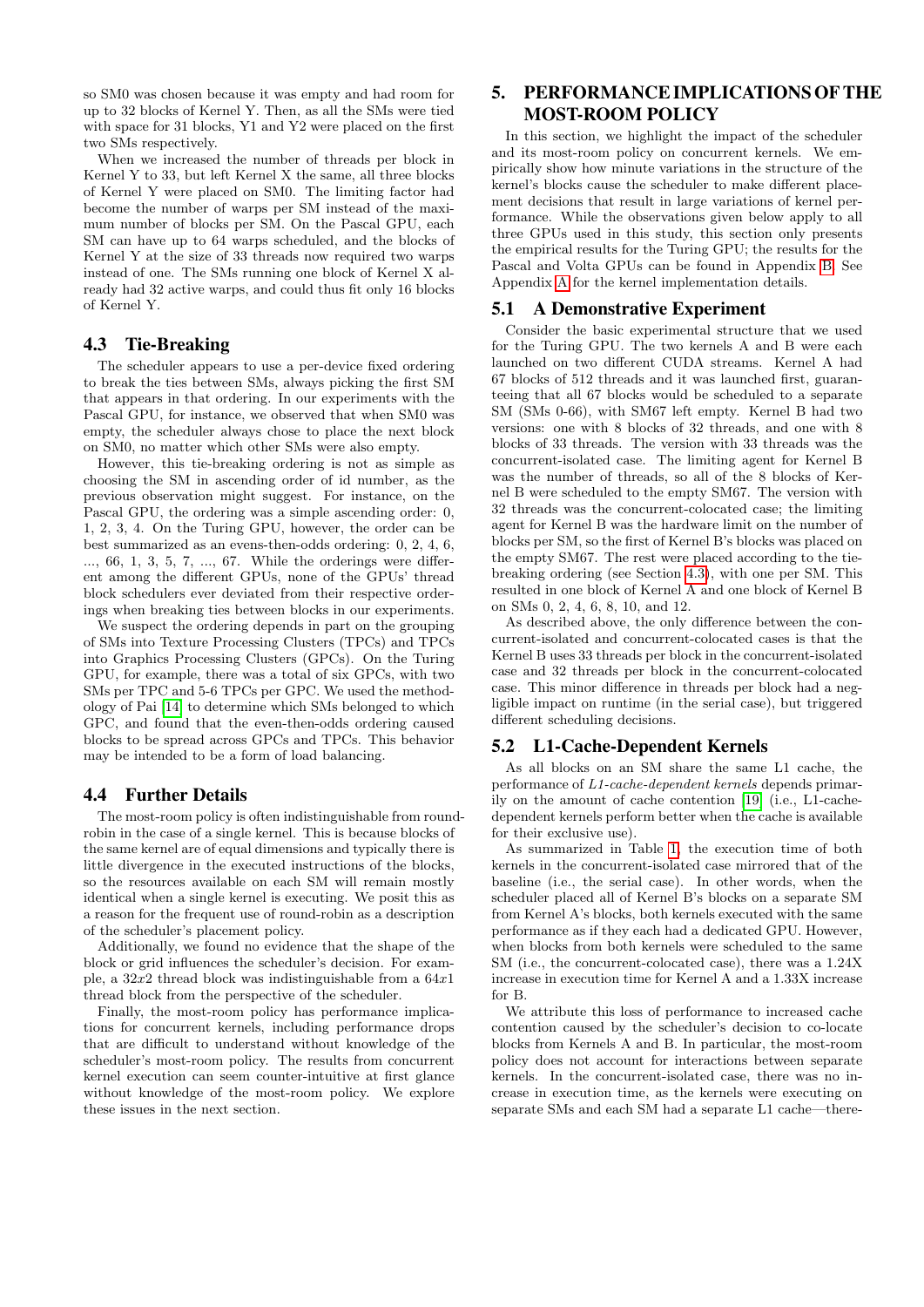Table 1: Kernel execution times on the Turing GPU, with their increase from the serial case noted in parentheses. Times were averaged over 30 runs; coefficient of variation was less than 3% for all cases.

|                        | Serial (ms)             |     |     |            | Concurrent-Isolated (ms) | Concurrent-Colocated (ms) |               |  |
|------------------------|-------------------------|-----|-----|------------|--------------------------|---------------------------|---------------|--|
|                        | Kernel A Kernel B Total |     |     | Kernel A   | Kernel B                 | Kernel A                  | Kernel B      |  |
| L1 Cache-Dependent     | 85                      | 79  | 164 | 85         | 79                       | 105(1.24X)                | 105(1.33X)    |  |
| Compute-Intensive      | 523                     | 365 | 888 | 527        | 529(1.45X)               | 530                       | 676 (1.85X)   |  |
| Memory-Intensive       | 949                     | 10  | 959 | 951        | 224(22.4X)               | 955                       | 961 (96.1X)   |  |
| Transfer-Bandwidth-Dep | 369                     | 130 | 499 | 385(1.04X) | 355(2.73X)               | 388(1.05X)                | 466 $(3.58X)$ |  |

fore there was no increase in cache contention.

Further, we observed performance degradation even when a single block of Kernel B was placed on an SM with Kernel A. In particular, we also ran the 33-thread version of Kernel B with 9 blocks instead of 8, which led to one block of Kernel B being assigned to an SM other than 67—one where Kernel A had a block running, thus causing interference. This experiment resulted in an execution time of 105ms for both kernels, the same as the concurrent-colocated case.

Finally, while concurrent kernel execution was faster than serial execution in both cases, the end-to-end execution time of the workload was also impacted by the scheduling decisions; for the Turing GPU we observed 164ms for the serial case, 85ms (0.52X) for the concurrent-isolated case, and 105ms (0.64X) for the concurrent-colocated case. Note that the total execution time of the concurrent cases is the max of the execution times of A and B.

#### 5.3 Compute-Intensive Kernels

Compute-intensive kernels perform a high number of computational operations, and their performance is bounded by the number of these operations that can be performed on an SM per unit of time. In the concurrent-isolated case, Kernel A saw no change in performance, while Kernel B experienced a 1.45X increase in execution time. Again, we attribute this decrease in performance to increased contention for resources (i.e., the functional units which perform these operations). However, in this case, the contention is between blocks of Kernel B only rather than contention between blocks of Kernels A and B. Recall that in the baseline serial execution, all of the blocks of Kernel B were scheduled to separate SMs, whereas in the concurrent-isolated case, all eight blocks of Kernel B were scheduled to the same SM. In other words, there was more contention for computational resources than when Kernel B was run by itself and each of the eight blocks were executing on a different SM.

In the concurrent-colocated scenario, Kernel A remained unaffected, but Kernel B experienced a 1.85X increase in execution time from the serial case. However, when we swapped the launch order of A and B, we observed only a small degradation for both kernels. Both concurrent cases exhibited only a slight improvement in total execution time compared to the serial case.

These results demonstrate that when two compute-intensive kernels are run concurrently, the scheduler's decisions can have a disproportionate impact on the performance of the kernels. This observation has important implications for kernel-level fairness, as the second kernel gets starved for resources in the concurrent-colocated scenario. Thus, even if Kernel B gets scheduled to an SM, the scheduler's

implicit preference for Kernel A (due only to the fact that it was launched first) seemingly resulted in the majority of the functional units being assigned exclusively to Kernel A, preventing Kernel B from using the resources it needed to finish executing.

## 5.4 Memory-Intensive Kernels

Memory-intensive kernels are dependent on global memory throughput for their performance due to the high volume of global memory accesses that they incur. In the serial baseline, Kernels A and B exhibit very different execution times due to the difference in the number of threads per block. When run concurrently (i.e., isolated and colocated executions), the execution time of Kernel A was mostly unaffected; however, the execution time of Kernel B was impacted significantly. In the concurrent-isolated case, the execution time of Kernel B increased 22.4X, and in the concurrent-colocated case, the execution time increased by 96.1X. Both concurrent cases had total execution times comparable to the serial case (i.e., concurrency offered little improvement).

The increase in execution time for Kernel B during the concurrent-isolated case can be explained by the increase in contention for global memory throughput when all eight blocks reside on the same SM. The performance of Kernel B worsened drastically, whereas Kernel A saw almost no change in execution time. This is most likely due to the difference in size of the two kernels. Kernel A, having a much higher number of threads, made a much larger number of global memory accesses. Global memory is SRAM, physically present on the GPU and accessible by all SMs. Therefore, Kernel A used a larger portion of the global memory transfer bandwidth. Thus, when sharing the bandwidth with Kernel B, it was less affected by the contention.

## 5.5 Transfer-Bandwidth-Dependent Kernels

Transfer-bandwidth-dependent kernels depend on the speed at which page faults can be handled by the GPU. For a system with a discrete GPU, the PCIe link connects the CPU and GPU. All input data and code must be transferred over this link. The classic model for handling this transfer is to send all of the input data over the link prior to the start of kernel execution. However, as the PCIe link becomes a performance bottleneck in this load-then-execute model, NVIDIA has been progressively adding features that allow for the overlap of data transfer and kernel execution. One such feature is Unified Virtual Memory (UVM).

For NVIDIA GPUs, UVM allows the programmer to treat memory as if it is shared between the CPU and GPU, even though in actuality, data must still be transferred between them over the PCIe link. With UVM, data can be trans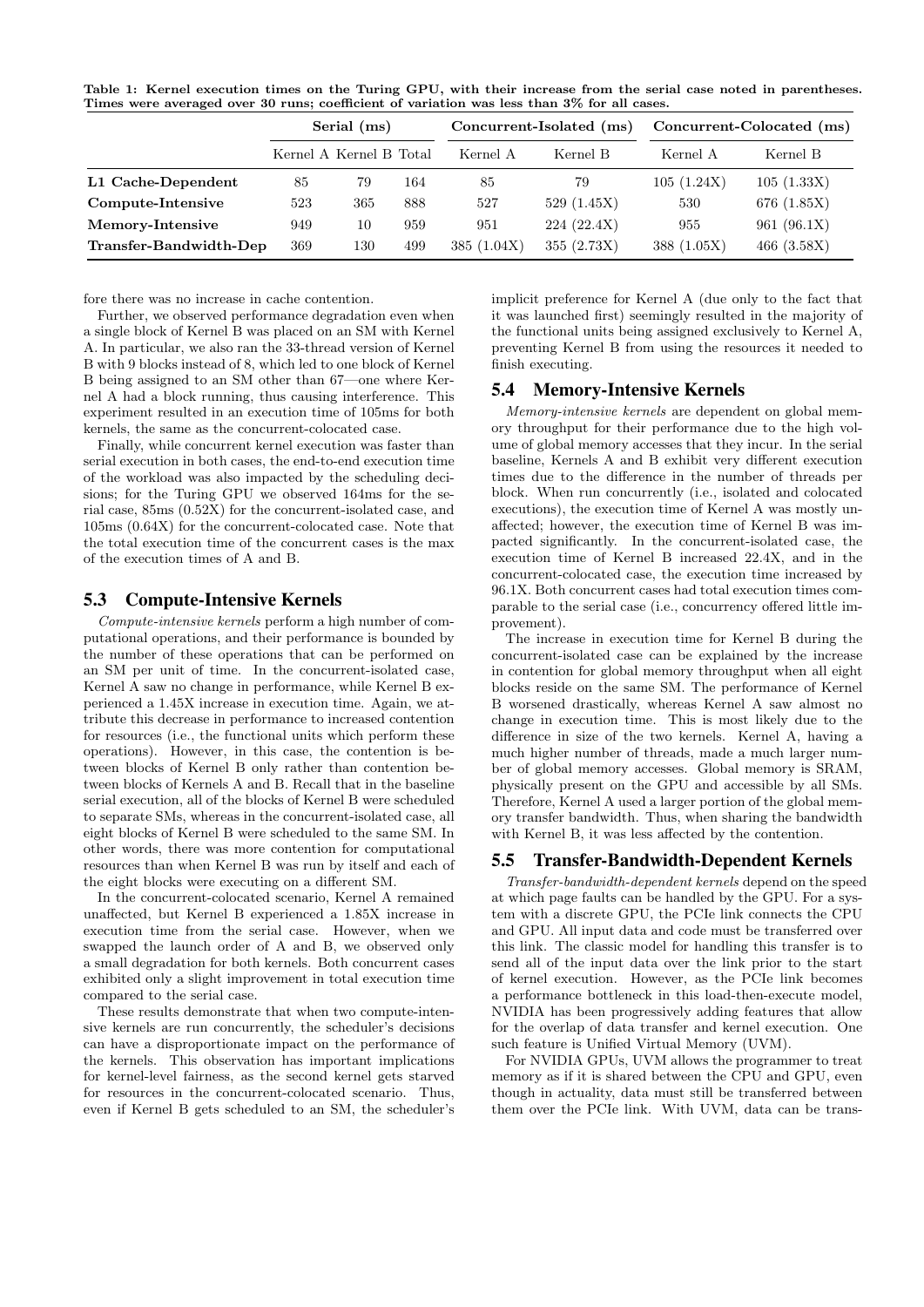ferred completely asynchronously as the kernels are being executed, with data being fetched on-demand as it is accessed by the kernels using paging. Thus, PCIe transfer bandwidth becomes another resource that is shared between concurrently executing kernels.

When run concurrently, we observed a minor performance degradation for Kernel A but a substantial degradation for Kernel B. In the concurrent-isolated case, the runtime for Kernel A increased by 1.04X and the runtime for Kernel B increased by 2.73X. In the concurrent-colocated case, Kernel A saw a 1.05X increase, while Kernel B experienced a larger 3.58X increase from the baseline. One possible explanation for the larger increase in the concurrent-colocated case is that there was more contention for transfer-related, SM-specific resources, like the translation lookaside buffer (TLB). Despite the increase in the individual execution times, the total execution time of the workload was slightly less than the serial case.

## 5.6 Summary

The impact of the most-room policy on performance depends on the type of kernel being executed. For example, the scheduler's decisions disproportionately affect individual kernel performance for compute- and memory-intensive kernels, resulting in poor kernel-level fairness. Transferbandwidth-dependent and L1-cache-dependent kernels are impacted by contention for resources such as PCIe bandwidth, the TLB, and the L1 cache, which is worsened when the two concurrent kernels are colocated.

Finally, when the blocks of Kernels A and B were executed on separate SMs, concurrency offered an improvement in total execution time versus serial execution. However, when blocks from different kernels were placed on the same SM, that improvement lessened and, in some cases, dissipated entirely.

## 6. RELATED WORK

It has been widely observed that the scheduler uses a leftover policy when scheduling blocks from kernels launched on different streams [11, 19, 2, 10]. As intimated in Section 4, the leftover policy is used in conjunction with the most-room policy; the former defines when and which block to be scheduled next while the latter defines where to place that block.

Like the most-room policy, the leftover policy also has important implications for concurrency. In particular, under this policy only blocks from the kernel at the front of the execution queue can be scheduled. In other words, the blocks of other kernels in the queue will not be scheduled until all of the blocks from the current kernel have been scheduled even if there is room on an SM for colocation. The scheduler cannot preempt kernels [2], meaning the queue cannot be skipped, and blocks cannot be paused or stopped partway through their execution. Our observations suggest that the GPUs used in this study also employ the leftover policy.

As a result of the leftover policy, kernel concurrency is most common when the workload consists of multiple small kernels—small in the sense that all blocks from the kernel can fit on the GPU at one time. Conversely, there is little opportunity for concurrency when a large kernel (more blocks than can be scheduled at one time on the GPU) is launched.

Myriad solutions have been proposed to address the lack

of concurrency arising from the NVIDIA hardware scheduler's block placement policies. These works fall broadly into two categories: time-based multiplexing and space-based multiplexing. The time-multiplexing methods focus on improving turnaround time (as opposed to utilization), either by enabling preemption on GPUs [1, 17, 16, 18] or reordering the kernels to avoid serialization due to data transfer dependency bottlenecks [5, 15]. The space-multiplexing solutions focus on providing more efficient sharing of GPU resources between kernels, thus improving resource utilization of the GPU over time [15, 1, 19, 7, 20]. Many of these efforts attempt, in part, to address resource contention like that described in Section 5. Our work complements these efforts as, we identify a previously-undisclosed scheduling policy that is useful for understanding when, how, and why such contention arises.

## 7. CONCLUSION

In summary, we have presented evidence that the thread block scheduler on NVIDIA devices uses a most-room policy to assign thread blocks to SMs, as opposed to the roundrobin scheduling assumed by prior work. We have also demonstrated how scheduling decisions made under this policy can impact the performance of concurrent workloads.

Our results evince three factors that influence the performance of a kernel in a concurrent workload:  $(i)$  the scheduling policies of the thread block scheduler;  $(ii)$  the potential for resource contention across myriad hardware resources; and *(iii)* the impact of possibly unpredictable effects such as kernel launch timing. The implication is that predicting the performance of concurrent kernel execution is challenging because the kernel's performance depends on factors that are external to the kernel itself.

However, more work is needed to understand the full implications of the scheduler's behavior and the most-room policy. For example, while our work demonstrates degradation for pathological cases, it is important to characterize the impact on more realistic workloads. In future work, we hope to expand our results to include performance evaluations of applications from GPU benchmark suites, such as Rodinia [6], and platforms, such as TensorRT [13].

It is important to reiterate that we are limited to empirical observations of the scheduler, and thus, the policies we describe are not guaranteed to be precisely what the hardware implements—though, the most-room policy description is consistent with all of our empirical observations.

Finally, we hope that our work will be useful in improving the accuracy of existing GPU simulators and, consequently, assist in the development of concurrency-aware scheduling policies.

#### 8. ACKNOWLEDGEMENTS

We would like to thank all anonymous reviewers for their insightful comments, as well as Shijian Li and Yiqin Zhao for their help in GPU server setup. This work is supported in part by National Science Foundation grants CNS-1755659 and CNS-1815619, and Google Cloud Platform Research credits.

## 9. REFERENCES

[1] J. T. Adriaens, K. Compton, N. S. Kim, and M. J. Schulte. The case for gpgpu spatial multitasking. In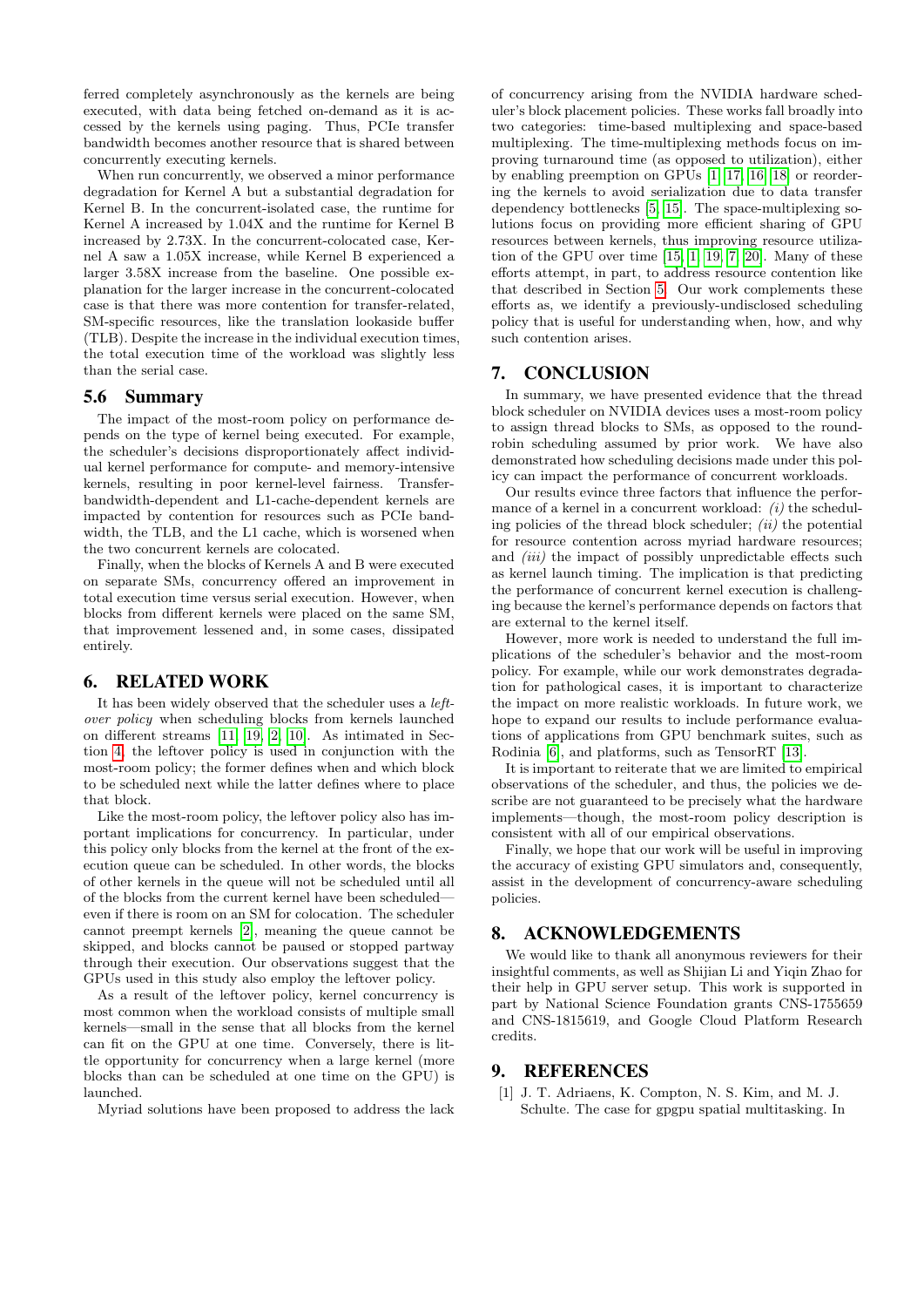IEEE International Symposium on High-Performance Comp Architecture, 2012.

- [2] T. Amert, N. Otterness, M. Yang, J. H. Anderson, and F. D. Smith. Gpu scheduling on the nvidia tx2: Hidden details revealed. In 2017 IEEE Real-Time Systems Symposium (RTSS), 2017.
- [3] R. Ausavarungnirun, J. Landgraf, V. Miller, S. Ghose, J. Gandhi, C. J. Rossbach, and O. Mutlu. Mosaic: A gpu memory manager with application-transparent support for multiple page sizes. In 2017 50th Annual IEEE/ACM International Symposium on Microarchitecture (MICRO), 2017.
- [4] M. Awatramani, J. Zambreno, and D. Rover. Increasing gpu throughput using kernel interleaved thread block scheduling. In 2013 IEEE 31st International Conference on Computer Design (ICCD), 2013.
- [5] M. E. Belviranli, F. Khorasani, L. N. Bhuyan, and R. Gupta. Cumas: Data transfer aware multi-application scheduling for shared gpus. In Proceedings of the 2016 International Conference on Supercomputing, ICS '16, 2016.
- [6] S. Che, M. Boyer, J. Meng, D. Tarjan, J. W. Sheaffer, S. Lee, and K. Skadron. Rodinia: A benchmark suite for heterogeneous computing. In 2009 IEEE International Symposium on Workload Characterization (IISWC), 2009.
- [7] P. Jain, X. Mo, A. Jain, H. Subbaraj, R. S. Durrani, A. Tumanov, J. Gonzalez, and I. Stoica. Dynamic space-time scheduling for gpu inference, 2018.
- [8] Z. Jia, M. Maggioni, J. Smith, and D. P. Scarpazza. Dissecting the nvidia turing t4 gpu via microbenchmarking, 2019.
- [9] Z. Jia, M. Maggioni, B. Staiger, and D. P. Scarpazza. Dissecting the nvidia volta gpu architecture via microbenchmarking, 2018.
- [10] H. Li, D. Yu, A. Kumar, and Y.-C. Tu. Performance modeling in cuda streams - a means for high-throughput data processing. IEEE International Conference on Big Data, 2014.
- [11] H. Naghibijouybari, K. N. Khasawneh, and N. Abu-Ghazaleh. Constructing and characterizing covert channels on gpgpus. In Proceedings of the 50th Annual IEEE/ACM International Symposium on Microarchitecture, MICRO-50 '17, page 354–366, 2017.
- [12] NVIDIA. Profiler user's guide, 2007.
- [13] NVIDIA. Nvidia tensorrt, 2020.
- [14] S. Pai. How the fermi thread block scheduler works (illustrated), 2014.
- [15] S. Pai, M. J. Thazhuthaveetil, and R. Govindarajan. Improving gpgpu concurrency with elastic kernels. In Proceedings of the Eighteenth International Conference on Architectural Support for Programming Languages and Operating Systems, ASPLOS '13, 2013.
- [16] J. J. K. Park, Y. Park, and S. Mahlke. Chimera: Collaborative preemption for multitasking on a shared gpu. SIGPLAN Not., 50(4), 2015.
- [17] I. Tanasic, I. Gelado, J. Cabezas, A. Ramirez, N. Navarro, and M. Valero. Enabling preemptive multiprogramming on gpus. SIGARCH Comput. Archit. News, 42(3), 2014.
- [18] B. Wu, X. Liu, X. Zhou, and C. Jiang. Flep: Enabling

flexible and efficient preemption on gpus. ACM SIGARCH Computer Architecture News, 45:483–496, 04 2017.

- [19] Q. Xu, H. Jeon, K. Kim, W. W. Ro, and M. Annavaram. Warped-slicer: Efficient intra-sm slicing through dynamic resource partitioning for gpu multiprogramming. In 2016 ACM/IEEE 43rd Annual International Symposium on Computer Architecture (ISCA), 2016.
- [20] W. Zhang, W. Cui, K. Fu, Q. Chen, D. Mawhirter, B. Wu, C. Li, and M. Guo. Laius: Towards latency awareness and improved utilization of spatial multitasking accelerators in datacenters. pages 58–68, 06 2019.

## APPENDIX

## A. KERNEL IMPLEMENTATIONS

To emulate an L1-cache-dependent kernel, we used an approach based on the one taken by Naghibijouybari et al [11]. We implemented a kernel which uses each thread in a block to repeatedly access texture memory. We used knowledge of the specific structure of the L1 caches on each GPU, such as their size and set-associativity [9, 8], to make these accesses highly cacheable but vulnerable to replacement by repeatedly accessing data from different sets of the cache. To confirm these kernels' dependence on the cache, we measured the L1 cache hit rate in the serial case, and found that they experience a 90% hit rate on average, ranging from 75%- 95%.

In order to emulate a compute-intensive kernel, we designed the kernels to occupy the functional units by performing repeated floating point operations—these functional units are the hardware components that the SMs use to perform computations. Further, we avoided memory accesses in our kernel design to prevent global memory access contention from impacting performance.

To emulate a memory-intensive kernel, we designed a kernel which repeatedly accesses indices of a large array stored in global memory. When threads write to memory addresses nearby each other in global memory, their individual accesses can be coalesced to save memory transfer bandwidth. Using writes as opposed to reads prevents the data from being cached in the L1/texture cache. To avoid memory coalescing impacting these results, the threads' memory accesses were spaced apart. As these addresses were far away from each other for all threads within a warp, they cannot be coalesced efficiently, causing more data to be transferred per global memory access.

To emulate dependence on PCIe transfer bandwidth, we designed a kernel which triggers a large number of page farfaults, meaning that the page is not in the GPU's global memory but instead must be transferred over the PCIe link. To do this, the kernel accesses memory such that the threads within a block target addresses nearby each other, but threads from different blocks target addresses that are distant. Further, accesses can be coalesced within blocks, which limits the effect of global memory transfer bandwidth contention on the performance of these kernels.

## B. OTHER GPU RESULTS

The relevant architectural details for each of the three